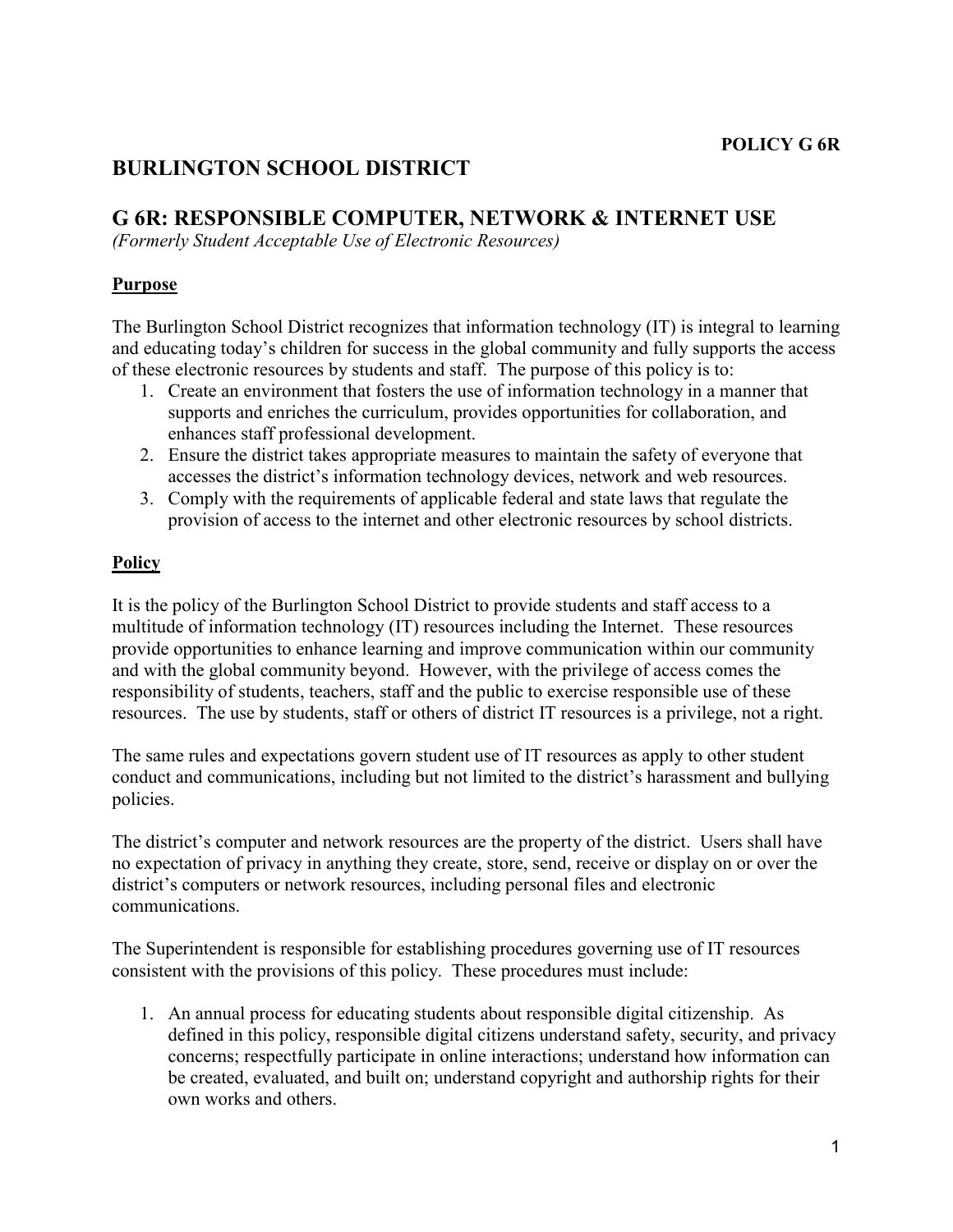- 2. Provisions necessary to ensure that Internet service providers and other contractors comply with applicable restrictions on the collection and disclosure of student data and any other confidential information stored in district electronic resources.
- 3. Technology protection measures that provide for the monitoring and filtering of online activities by all users of district IT, including measures that protect against access to content that is obscene, child pornography, or harmful to minors.
- 4. Methods to address the following:
	- Control of access by minors to sites on the Internet that include inappropriate content, such as content that is:
		- $\checkmark$  Lewd, vulgar, or profane
		- $\checkmark$  Threatening
		- $\checkmark$  Harassing or discriminatory
		- $\checkmark$  Bullying
		- $\checkmark$  Terroristic
		- $\checkmark$  Obscene or pornographic
	- The safety and security of minors when using electronic mail, social media sites, and other forms of direct electronic communications.
	- Prevention of unauthorized online access by minors, including "hacking" and other unlawful activities.
	- Unauthorized disclosure, use, dissemination of personal information regarding minors.
	- Restriction of minors' access to materials harmful to them.
- 5. A process whereby authorized persons may temporarily disable the district's Internet filtering measures during use by an adult to enable access for bona fide research or other lawful purpose.

#### **Policy Application**

This policy applies to anyone who accesses the district's network, collaboration and communication tools, and/or student information systems either on-site or via a remote location, and anyone who uses the district's IT devices either on or off-site.

#### **Limitation/Disclaimer of Liability**

The District is not liable for unacceptable use or violations of copyright restrictions or other laws, user mistakes or negligence, and costs incurred by users. The District is not responsible for ensuring the accuracy, age appropriateness, or usability of any information found on the District's electronic resources network including the Internet. The District is not responsible for any damage experienced, including, but not limited to, loss of data or interruptions of service. The District is not responsible for the accuracy or quality of information obtained through or stored on the electronic resources system including the Internet, or for financial obligations arising through their unauthorized use.